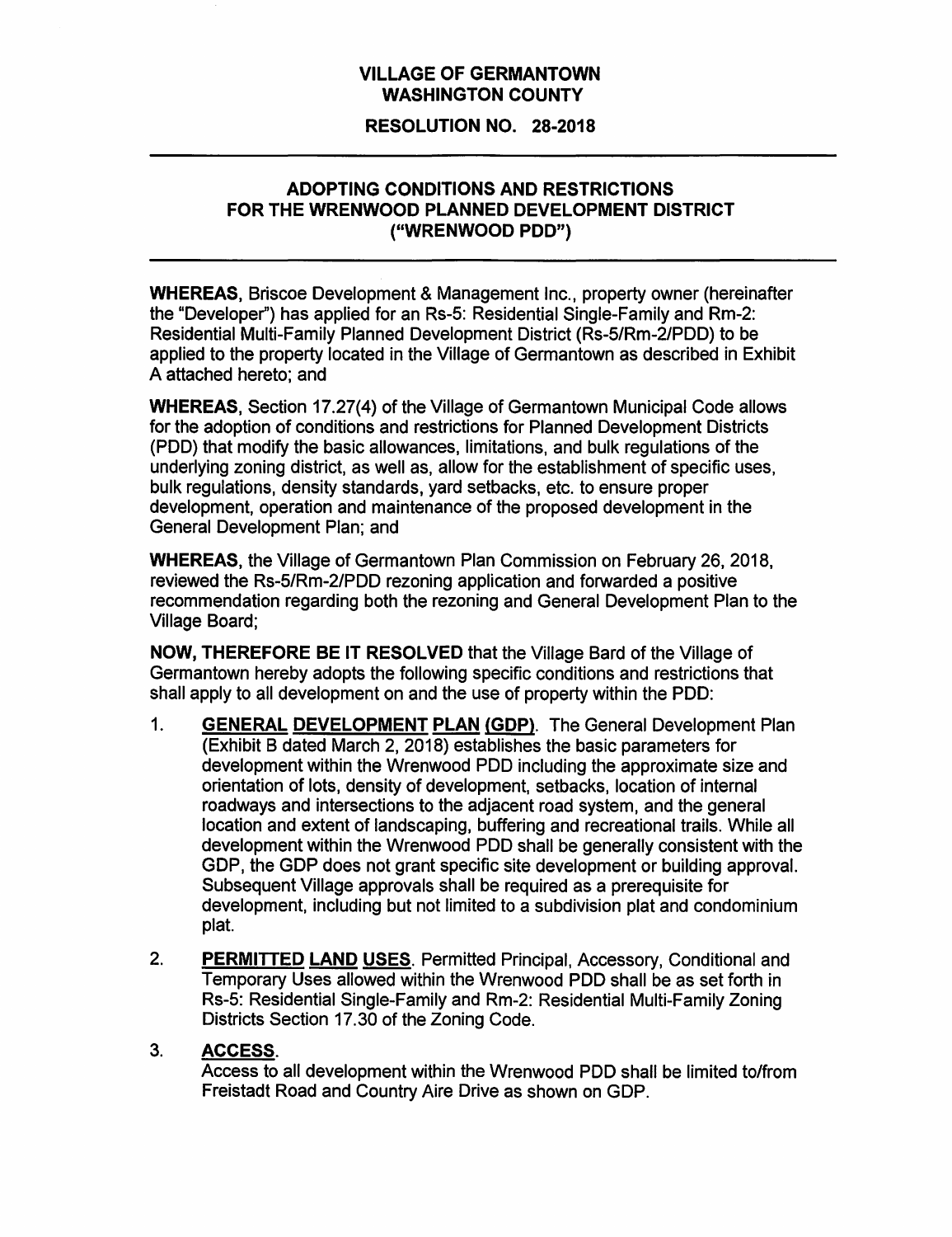Wrenwood Planned Development District (POD) Resolution No. 28-2018 Adopted April 16, 2018 Page 2 of 6

- 4. Residential Density. Unit Size and Type The project shall include a maximum of one-hundred forty-two (142) single-family dwelling units on individual platted lots no smaller than 15,000 square feet, and, no more than sixty (60) multi-family dwelling condominium units in residential buildings containing no more than four (4) condominium dwelling units per building. Development of the single-family residential area(s) shall be approved consistent with and pursuant to the Village's subdivision platting procedures. Development of the multi-family condominium area shall be consistent with and pursuant to the Village's Site Plan and Condominium Plat procedures.
- 5. Open Space Ownership and Maintenance All open space shown on the General Development Plan shall be owned and maintained by a Homeowners Association in perpetuity. Maintenance guarantees shall be included in the Developer's Agreement.
- 6. Street Improvements, Interior Road Construction and Ownership All internal roadways intended for dedication shall be approved by the Plan Commission and constructed to standards deemed acceptable to the Department of Public Works. Detailed cross sections shall be approved by the Public Works Committee. Pavement width shall not exceed 36 feet, curb face to curb face, but may be designed to a minimum dimension of 24 feet.
- 7. Pedestrian Circulation The developer shall install a paved pedestrian path located within the central park/open space area between and connection the north and south residential areas as shown on the GDP. All other pedestrian trails within the development may be gravel or other material deemed acceptable by the Village. The construction of sidewalks along Country Aire Drive, Mequon Road and/or Freistadt Road shall be required as directed by the Village's Public Works Committee consistent with the Village's sidewalk plan.
- 8. Specific Lighting and Landscaping Plans The developer shall submit specific lighting and landscaping plans and specifications to the Village for final approval prior to final plat approval. Lighting and landscaping including the installation of street trees shall comply with Village guidelines. The General Development Plan shall be used as a guide for the general location and character of landscaping, including location of buffers and street trees. Street lighting shall be installed at all access entrances/intersections along Freistadt Road and Country Aire Drive, and, at all internal road intersections within the development unless otherwise approved by the Village's Public Works Committee. Individual lot and lighting of the condominium area shall be installed as required under the Village's Subdivision Code (or as part of site plan approval by the Plan Commission for the condominium area).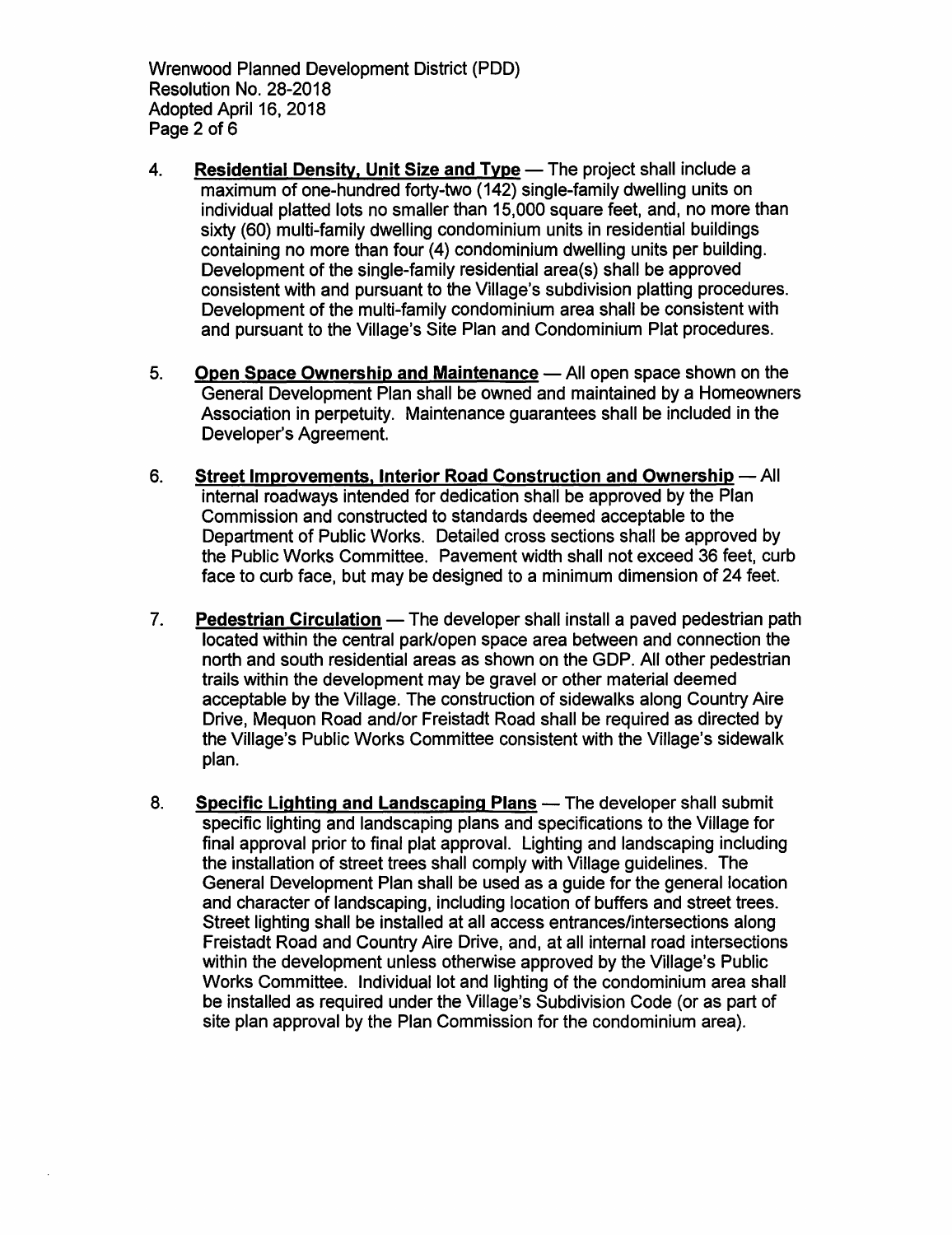Wrenwood Planned Development District (POD) Resolution No. 28-2018 Adopted April 16, 2018 Page 3 of 6

9. **Expiration**  $-$  The developer shall obtain appropriate subdivision plat, developer agreement and other Village approvals and permits in a timely manner. If preliminary plat approval for any single-family area, or, a site development plan for the condominium area, whichever comes first, has not been submitted to and approved by the Village of Germantown within two (2) years from the date this POD amendment has been approved by the Village Board, approval shall be deemed to have expired. If this requirement is not satisfied, the Wrenwood PDD and General Development Plan (GDP) shall become null and void and the property shall revert back to the previous A-1: Agricultural Zoning District.

# 10. SITE DEVELOPMENT AND BUILDING REQUIREMENTS.

Unless otherwise modified as set forth below, all development and building shall be in accordance with the lot, building and other applicable bulk requirements set forth in the applicable underlying Rs-5: Single-Family or Rm-2: Multi-Family Zoning Districts and other applicable Zoning Code regulations:

Modifications to the Rs-5: Single-Family District

- a. LOT AND BUILDING REQUIREMENTS
	- i. Lot Width (minimum) 90 feet
	- ii. Principal Building Setbacks (minimum) 1. Side Yard 12 feet

Modifications to the Rm-2: Multi-Family District

- b. LOT AND BUILDING REQUIREMENTS
	- i. Lot Size (minimum) None (allow condominium development of entire area provided total number of units does not exceed sixty (60) units; maximum number of buildings does not exceed fifteen (15) and maximum number of units per building does not exceed four (4) units per building

# 11. APPLICABILITY OF MUNICIPAL CODE.

Unless otherwise set forth herein, all other applicable zoning and development regulations contained in the Germantown Municipal Code (e.g. Shoreland-Wetland Zoning, Floodplain Zoning, Subdivision) shall apply to development and land use within the SC-PDD. In the event a requirement, restriction or limitation set forth herein conflicts with a similar requirement, restriction or limitation found in another section of the Municipal Code, the most stringent requirement, restriction or limitation shall apply.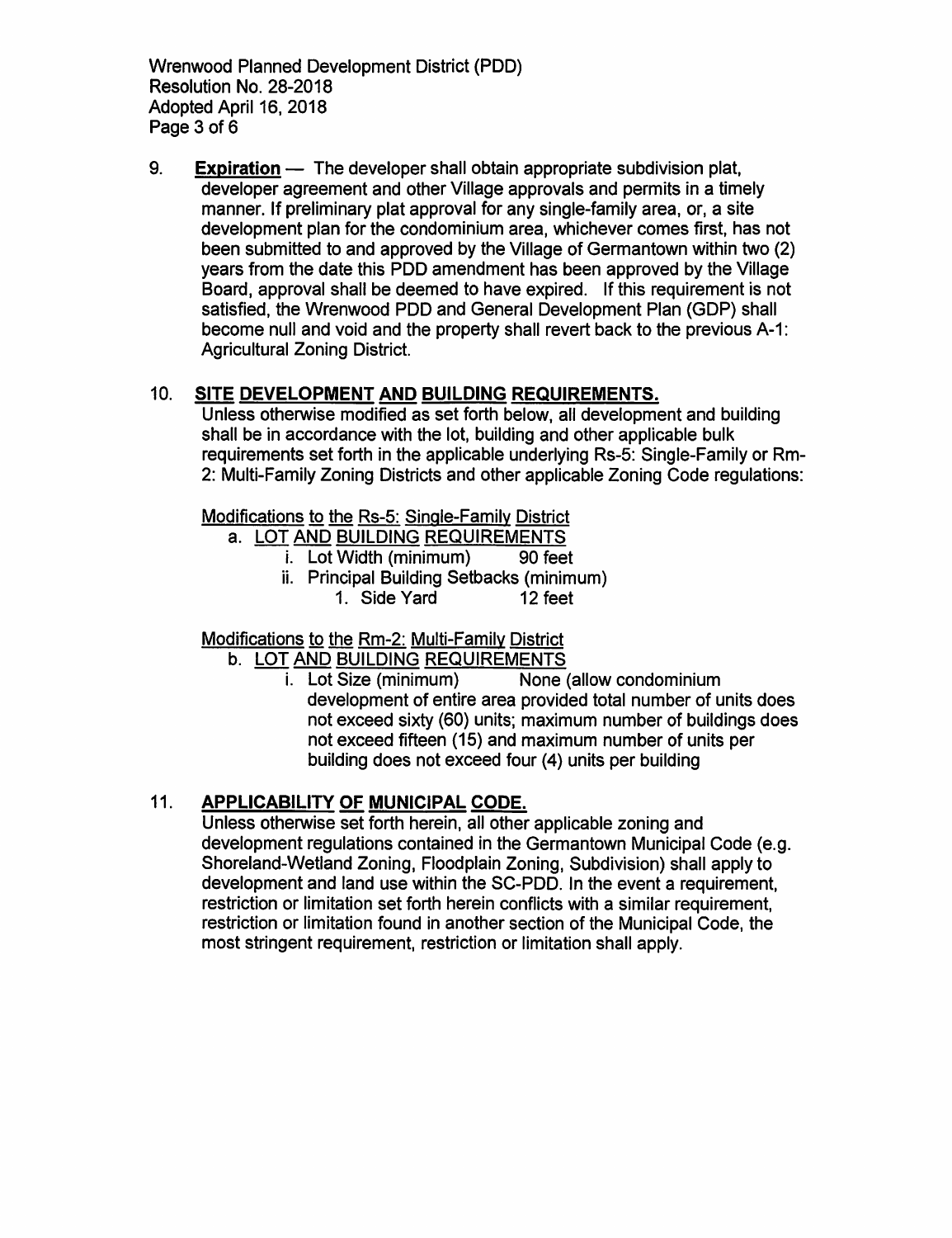Wrenwood Planned Development District (PDD) Resolution No. 28-2018 Adopted April 16, 2018 Page 4 of 6

Introduced by:

Trustee Baum

Adopted: April 16, 2018

Vote: Ayes:  $\mathcal{S}$  Nays:  $\mathcal{Q}$ 

ATTEST:

Dean M. Wolter, Village President

Deanna R. Bold<br>Deanna L. Boldrey, WCM

Village Clerk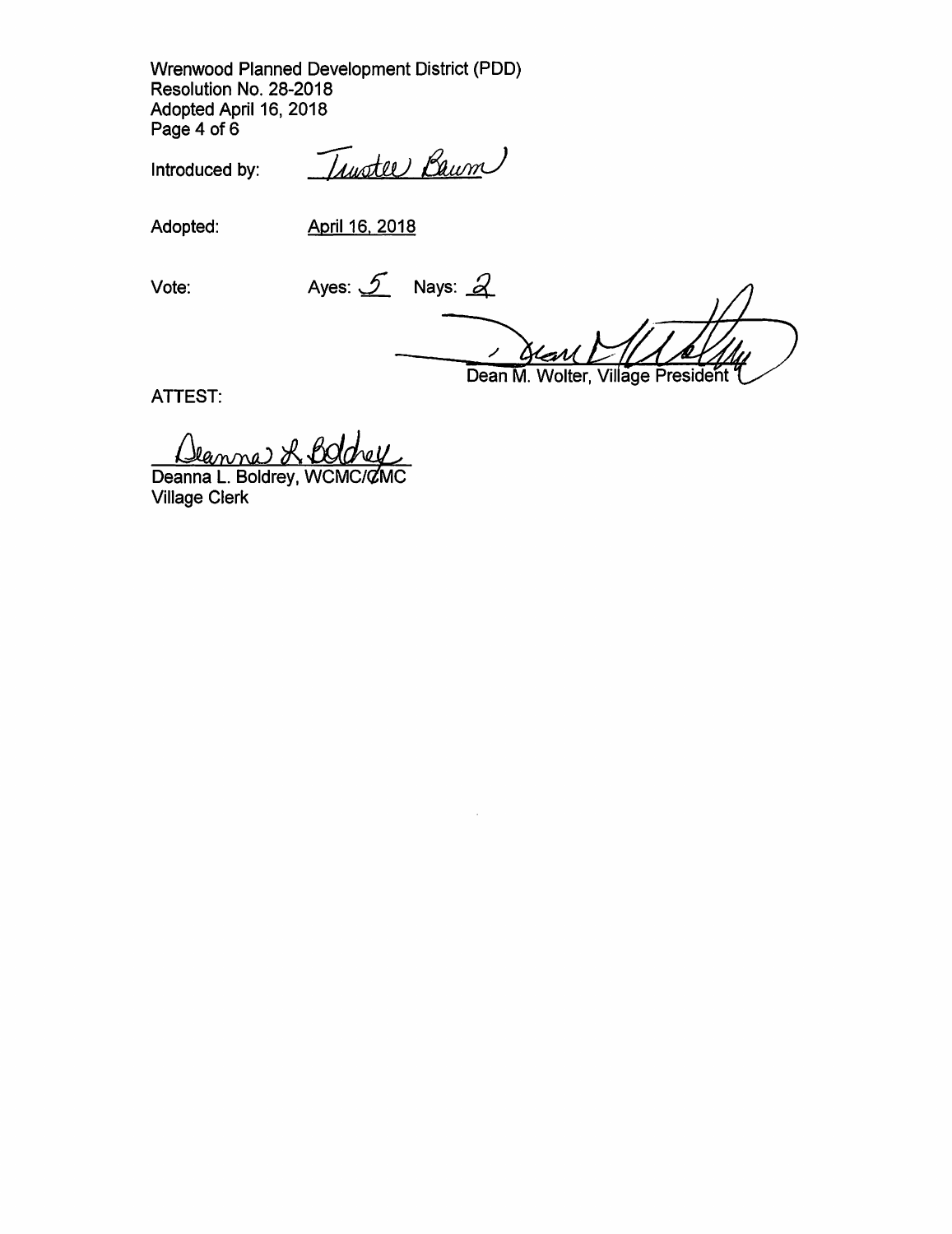Wrenwood Planned Development District (PDD) Resolution No. 28-2018 Adopted April 16, 2018 Page 5 of 6

## **EXHIBIT A**

### **Wrenwood Planned Development District (PDD) Boundary Description**